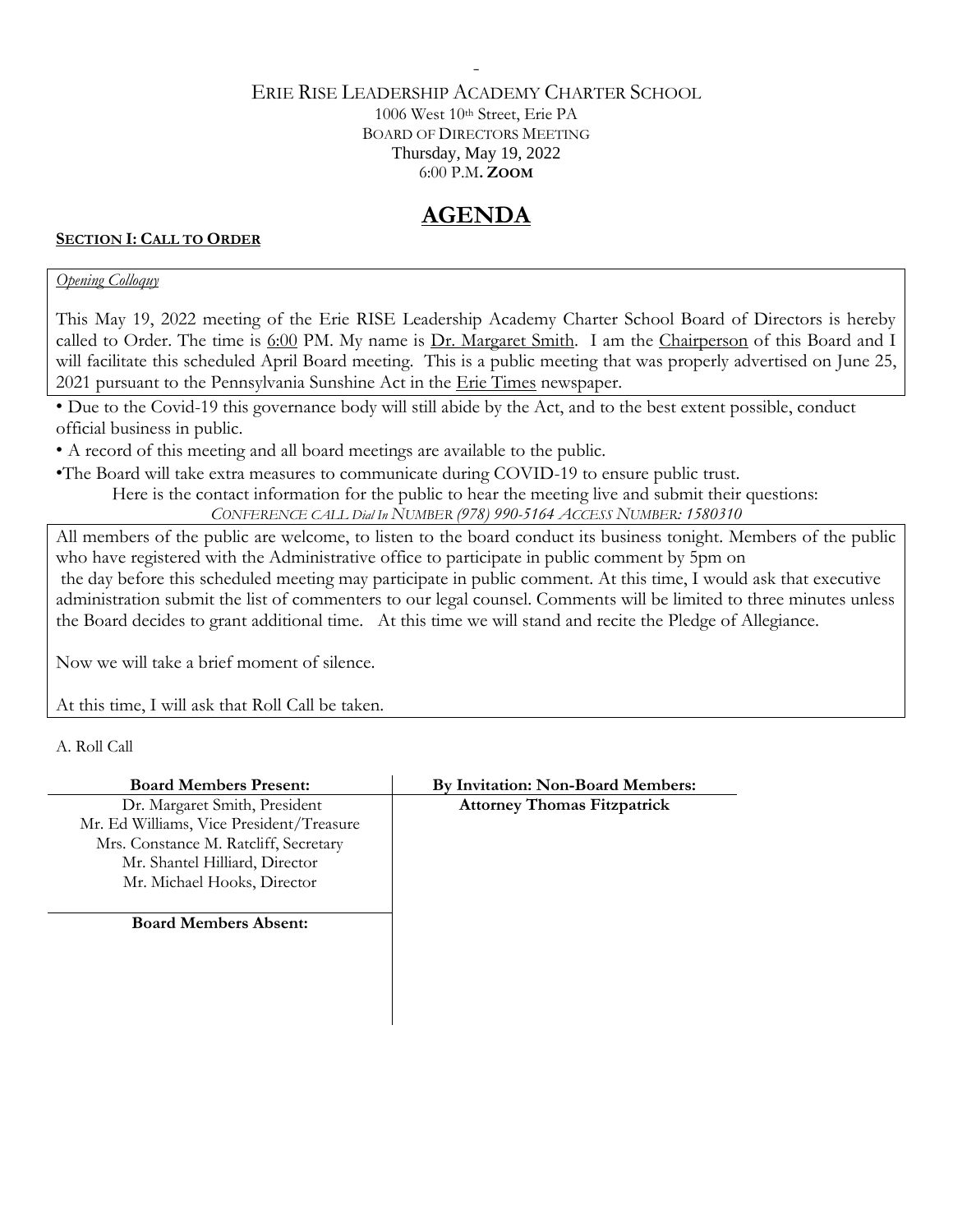#### B. Approval of Agenda

|                                |     | R151015374 Approval of the May 19, 2022 Agenda                                                                                   |
|--------------------------------|-----|----------------------------------------------------------------------------------------------------------------------------------|
| <b>MOTION</b><br><b>SECOND</b> |     | RESOLVED, that the Board of Directors of Erie RISE Leadership<br>Academy Charter School hereby approves the May 19, 2022 Agenda. |
|                                |     | Notes of Discussion / Advance Regulatory and Financial Comment:                                                                  |
| VOTE:                          | Who | What                                                                                                                             |
| <b>PASS</b>                    |     |                                                                                                                                  |
| <b>IFAIL</b>                   |     |                                                                                                                                  |

## C. Approval of Minutes

| <b>MOTION</b>     | R151015376 Approval of Minutes of April 21, 2022 Meeting.                                                                                        |  |
|-------------------|--------------------------------------------------------------------------------------------------------------------------------------------------|--|
| <b>SECOND</b>     | RESOLVED, that the Board of Directors of Erie RISE Leadership Academy<br>Charter School hereby approves the Minutes of the April 21, 2022 of the |  |
| VOTE:<br>[ ] PASS | Erie RISE Leadership Academy Charter School Board of Directors.                                                                                  |  |
| $[$ FAIL          | Notes of Discussion / Advance Regulatory and Financial Comment:                                                                                  |  |
|                   | Who<br>What                                                                                                                                      |  |
|                   |                                                                                                                                                  |  |
|                   |                                                                                                                                                  |  |

#### **SECTION II: REPORTS**

A. Hearing of Citizens

*Community Comment Colloquy (General Counsel)*

Good Evening, my name is Tom Fitzpatrick with Mincey Fitzpatrick Ross, LLC, and General Counsel to the Board of Directors of Erie RISE Leadership Academy Board of Directors. Will you please state your name for our records?

You will have three minutes to address the Board. Any documents or communications that you might supplement your comment with should be submitted to me. I will keep the time and notify the board when three minutes have elapsed.

This Board may choose not to comment, question or respond in any way to your public comment. I will begin the time now.

| Who | What |
|-----|------|
|     |      |

- B. CEO Report
- C. Finance and Audit Committee Report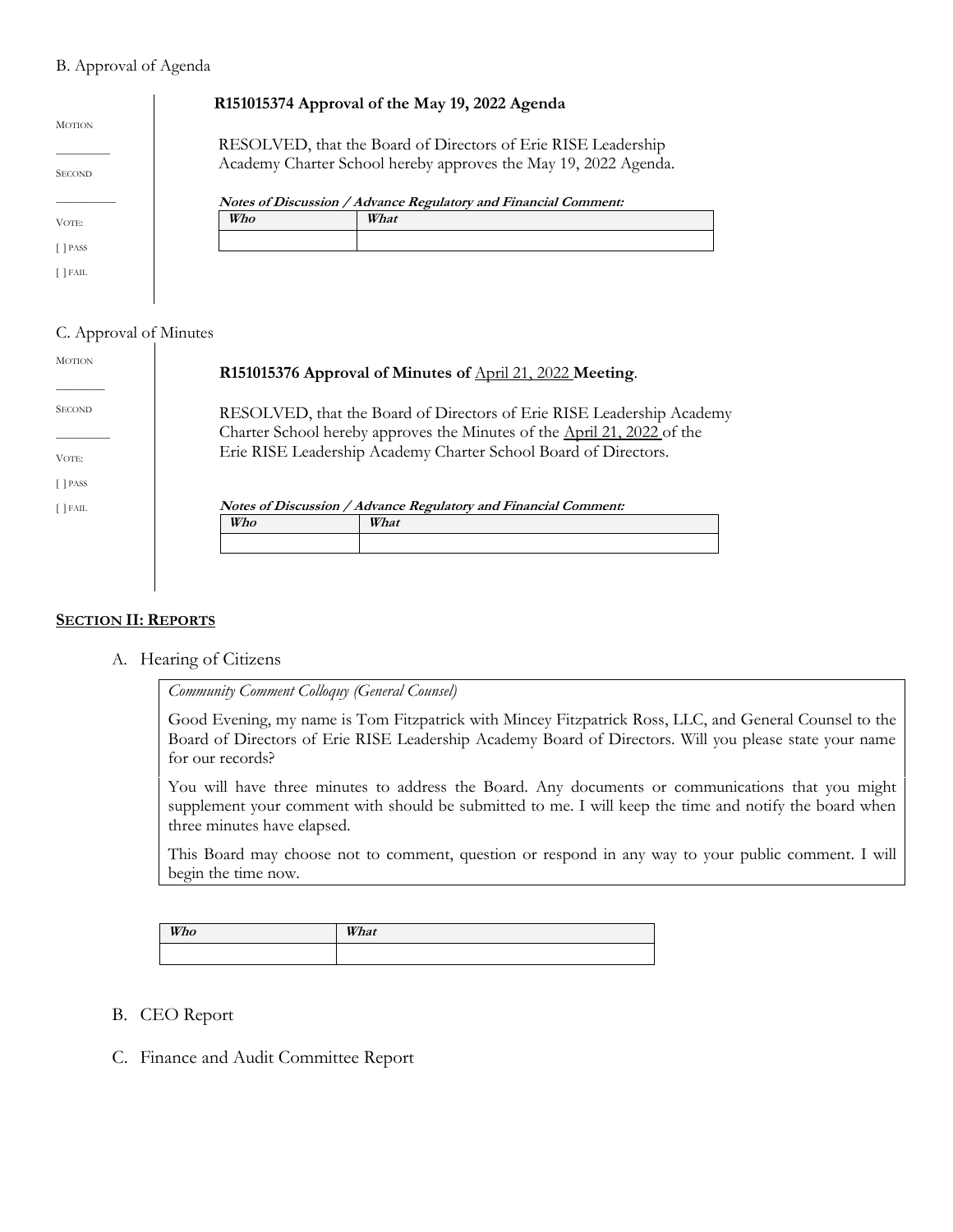## **SECTION III: RESOLUTIONS**

### A. APPROVAL OF REPORTS

| <b>MOTION</b> | R1510151378 Reports of the CEO                                                                                                                                                                                      |
|---------------|---------------------------------------------------------------------------------------------------------------------------------------------------------------------------------------------------------------------|
| <b>SECOND</b> | RESOLVED, the Board of Directors of Erie RISE Leadership Academy Charter School accepts<br>the CEO Reports and all documents submitted thereby, which shall be incorporated into the<br>record of this meeting.     |
| VOTE:         | R151015380 Reports of the Finance and Audit Committee                                                                                                                                                               |
| $[$ $]$ PASS  |                                                                                                                                                                                                                     |
| $[$ $]$ FAIL  | RESOLVED, the Board of Directors of Erie RISE Leadership Academy Charter School accepts<br>the Finance Reports and all documents submitted thereby, which shall be incorporated into the<br>record of this meeting. |
|               | Notes of Discussion / Advance Regulatory and Financial Comment:                                                                                                                                                     |
|               | Who<br>What                                                                                                                                                                                                         |
|               |                                                                                                                                                                                                                     |
|               | <b>SECTION IV: UNFINISHED BUSINESS</b>                                                                                                                                                                              |
|               |                                                                                                                                                                                                                     |
|               | Academic Committee Report - Mr. Shantel Hilliard<br>А.                                                                                                                                                              |
|               | Personnel/Family Committee Report - Mr. Michael Hooks<br>Β.<br>Financial Interest Statements (#2 of Charter Renewal)<br>$\mathcal{C}$ .                                                                             |
|               | 2022 National Charter School Conference update<br>D.                                                                                                                                                                |
|               | <b>SCHOOL SAFETY PROTOCOL</b><br>Ε.                                                                                                                                                                                 |
|               | TECHNOLOGY PLAN REVIEW & UPDATES (PG 4 # 2 OF CHARTER RENEWAL)<br>F.                                                                                                                                                |
| <b>MOTION</b> | BOARD TRAINING INFORMATION SUBMITTED TO ESD (SECTION 4 CHARTER RENEWAL)<br>G.                                                                                                                                       |
| <b>SECOND</b> | <b>SECTION V: NEW BUSINESS</b>                                                                                                                                                                                      |
| VOTE:         | 22-23 SCHOOL STAFFING ORGANIZATIONAL CHART<br>А.                                                                                                                                                                    |
| $[$ $]$ PASS  | <b>BEHAVIOR DISCIPLINE</b><br><b>B.</b>                                                                                                                                                                             |
| $[$ $]$ FAIL  | C.<br><b>SCHOOL ENROLLMENT CONTRACT</b>                                                                                                                                                                             |
|               | <b>UNIFORM VENDOR</b><br>D.                                                                                                                                                                                         |
|               | Е.<br>MIDDLE SCHOOL PERSONNEL (EXECUTIVE SESSION)                                                                                                                                                                   |
|               | <b>CHARTER RENEWAL CHECK LIST</b><br>F.                                                                                                                                                                             |
|               | G.<br><b>MENTAL HEALTH SERVICES</b>                                                                                                                                                                                 |
|               | Н.<br><b>BUDGET PROPOSAL</b>                                                                                                                                                                                        |
|               |                                                                                                                                                                                                                     |
|               |                                                                                                                                                                                                                     |
|               |                                                                                                                                                                                                                     |